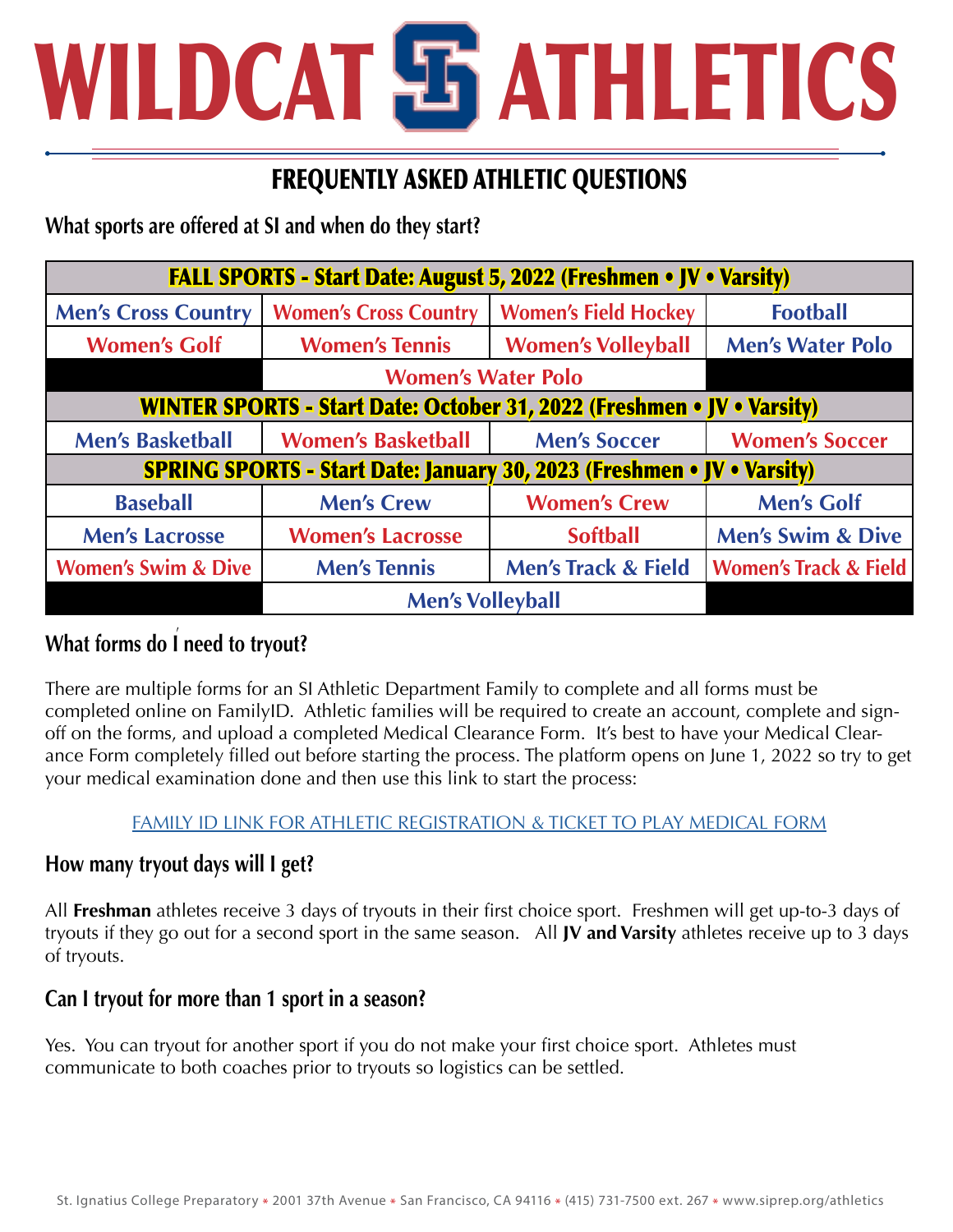#### **Can I play a club sport while playing a sport for SI?**

Each program handles this question differently. Please communicate with the SI coach if you plan to play a club sport at the same time as an SI sport. **It is important to note that if an athlete plays a club sport while playing a sport for SI, the school events are always the priority over the club event.**

#### **Can I play the same club sport while playing that same sport for SI?**

The CIF does not allow an athlete to play the same sport in the same season. For example, you might be able to play club volleyball during the high school basketball season but you cannot play club volleyball during the high school volleyball season. Individual sports such as tennis, golf, swimming and track & field, and, the team sport of soccer have specific rules where you can play both but there are certain restrictions for each sport -- please contact the Athletic Director for these specific rulings.

#### **Are there any fees to play sports at SI?**

Families are responsible to purchase some Wildcat Athletic gear on-line such as sport packages and sport specific gear. The cost varies by sport. Varsity families are responsible for payments when SI team travel on overnight trips.

#### **Does SI practice at off-campus sites?**

Yes, we practice at multiple sites. We use Fairmont Field (Field Hockey, Soccer, Baseball and Softball) in Pacifica, Marchbank Park (Baseball) in Daly City, Gellert Field (Soccer and Lacrosse) in Daly City, and some rec fields in San Francisco. Our crew teams row at Lake Merced.

#### **How will my son/daughter get to off-campus practices?**

We provide school transportation to and from these locations for all Freshman and JV teams. Varsity team members, who have a valid California Driver's License may drive themselves to these sites. On practice days, the return practice bus will arrive at SI before the 6:30 PM Peninsula and Marin buses depart.

#### **How will my son/daughter get to away games all the way in San Jose?**

We provide school transportation to many games. Most are 1-way trips with the expectation that parents will attend and drive their child home, or arrange car pools with other parents. There is no guarantee that a returning athlete from a game will make the late bus service home.

#### **Can I pick my child up after the game and go home?**

Many of our programs will allow you to take your child home after a contest. You will need to touch base with that coach and communicate that pick up information with him/her. For example, if we were to play a game in the East Bay, it would make sense for the East Bay family to pick up their son/ daughter instead of going back to SI to be picked up and brought home. It is important to note that communication is vital by the family to the coach regarding these type of pick ups. There will also be sometimes when our coaches will ask all the team members to ride back in the bus as this is a team bonding moment as well.

#### **What can I talk to a coach about?**

You may talk to a coach anytime if there are concerns abour your son and/or daughter. If you want to meet with a coach, please make an appointment.